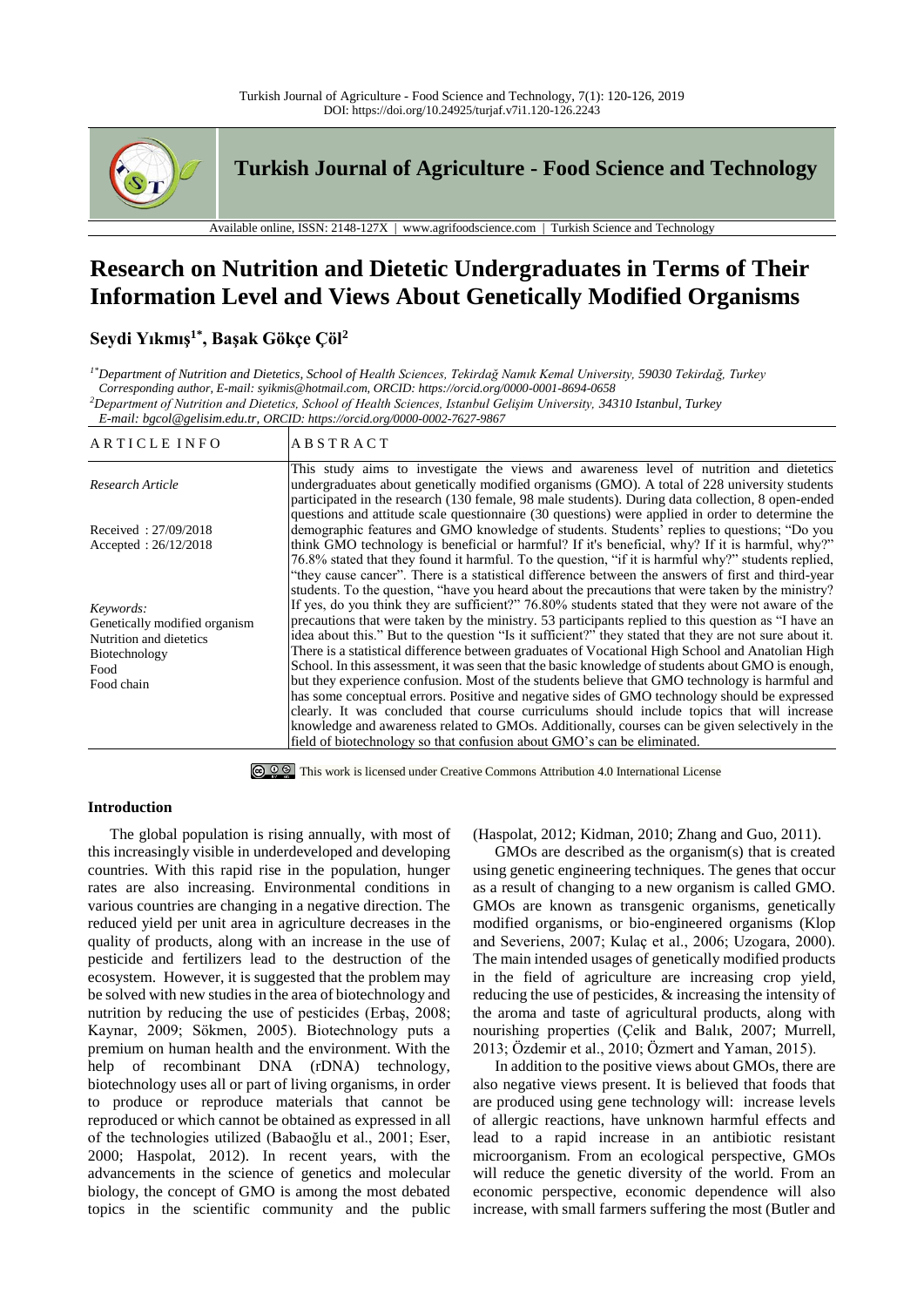Reichhardt, 1999; Council, 2000; Kulaç et al., 2006). The genetically modified organism Monsanto's MON 810 maize varieties were also banned in France, Germany, Hungary, Greece, Bulgaria, Austria, and Luxembourg (Çıvgın, 2016). Novel and unconventional foods and GMOs present a challenge because of the complexity of the food composition. This diversity of foods is recognized in the legislative approach adopted internationally and, in the principle, that safety assessment should be approached on a case-by-case basis. The ADI that typically includes a 100-fold safety margin when compared with the lowest NOAEL seen in toxicology studies does not seem feasible for the majority of novel foods. Complete freedom from risk is an unattainable goal, thus the circumstances and degree of exposure to the food in question become a crucial consideration (Pressman et al., 2017). It is believed that most societies do not have enough information on GMOs. For this purpose, various questionnaires were designed and significant findings were obtained (Özdemir et al., 2010). According to research conducted by Green Peace, it was found that school canteens are not healthy. Thirteen school canteens were investigated and determined that more than half of the canteens used GMOs that contain soy. After the regulatory GMO labeling requirement for the use of GMOs, it was found that usage of GMO containing products declined 10% (Finucane, 2002). It is claimed that the majority of students from primary school to university have incomplete and inaccurate information about biotechnology (Dawson, 2007; Özden et al., 2002).

According to research conducted in Taiwan, 60% of Taiwanese find GMOs unsafe (Chen and Li, 2007). In the survey about GMO food safety between expert scientists and the general public, differences in opinion have been observed (Hilbeck et al., 2015). In another study carried out in Italy, it is stated that social responsibility entrepreneurs have positive effects on consumers' buying intentions of GMO (Pino et al., 2016). Half of 322 college students are given the redaction text in order to change the attitude, emotions and conceptual knowledge towards GM foods. The other half constitutes the control group. Eventually, among the student groups who read the text, it was determined that emotions for genetically modified foods became more positive and negative (Heddy et al., 2016).

In a study where Polish citizens'  $(n = 1021)$  knowledge and attitude level were investigated, it is found that they are against the production and sale of GMO products in the Polish market or they preferred labeling of any product that contains a component of GMO (Rzymski and Królczyk, 2016). In the research conducted with 163 Historical Black University students on animal welfare and agricultural practices, females have a more negative attitude ( $P = 0.03$ ) than males (Rippeto et al., 2016). In another survey conducted in Australia about society, (N=8221) the issue of moral acceptability and the significance of media was discussed (Marques et al., 2015). Furthermore, Mexican natives' perception and attitudes about GMOs was found to be very low (31.28%). They were reportedly insecure about GMOs and desired transgenic products to be labeled (93.59%) (López Montesinos et al., 2016). In a study conducted in Sweden, 20% of the population were found eager to buy GMO, while 80% were suspicious about GMOs (Lehrman and Johnson, 2008).

There are few literary studies, investigating GMO knowledge and attitudes of university-level students towards it. This study is aimed to reveal the knowledge level of the students who are receiving education in the nutrition and dietetics department.

#### **Materials and Methods**

#### *Sample*

The sample consisted of a total of 228 university students who studied in the Nutrition and Dietetics Department of Health college of the Foundation University in Istanbul.

#### *Data Collection and Analysis*

In the study designed according to the descriptive scanning model (Güriş and Astar, 2015), three scale forms (Personal Information, Knowledge Level, and Attitude) was used as a data collection tool. The first section contains demographic data. The second part consists of 8 openended questions prepared to measure the level of knowledge of students about Genetically Modified Organisms. The third part of the questionnaire consists of 30 Likert type attitude items with the form of "Never Agree", "Partially Agree", "Neutral" and "Absolutely Agree" in order to determine students' attitudes towards GMOs. The reliability of the measurement tool was calculated (Cronbach-Alpha) and the reliability coefficient of the test was 0.764. The obtained data were evaluated using frequency (f), percentage (%), independent groups ttest and one-way variance analysis (ANOVA) method with SPSS (Statistical Package for Social Sciences) 20.0 program. The test result obtained the significance level (p) between the groups. There is a difference if P<0.05 and no difference if  $P > 0.05$ .

#### *Factor Analysis of the Survey*

For the validity of groupings, primarily for the operations between two substances, (factor) factor analysis was conducted. During the factor analysis process, Kaiser-Meyer-Olkin (KMO) and Bartlett values are determined. Principal component analysis has been performed, and finally upright spin (equal rotation) of the operations reviewed. KMO test is done to determine that partial correlations distribution are adequate for factor analysis. In this study, the KMO value was positive. The result of Bartlett's test found 2475,447 (P<0.001). The significance of the Bartlett values of the data also supports the hypothesis that they come from a multivariate normal distribution.

Table 1 KMO and Barlett's Test Values

| Kaiser-Meyer-Olkin Measure of Sampling<br>Adequacy | 0.723                       |                 |
|----------------------------------------------------|-----------------------------|-----------------|
| Bartlett's Test of<br>Sphericity                   | Ki-kare Value<br>df<br>Sig. | 2475.447<br>435 |

As a result of factor analysis measurement items are divided into 5 groups. Table 5 demonstrates the defined groups.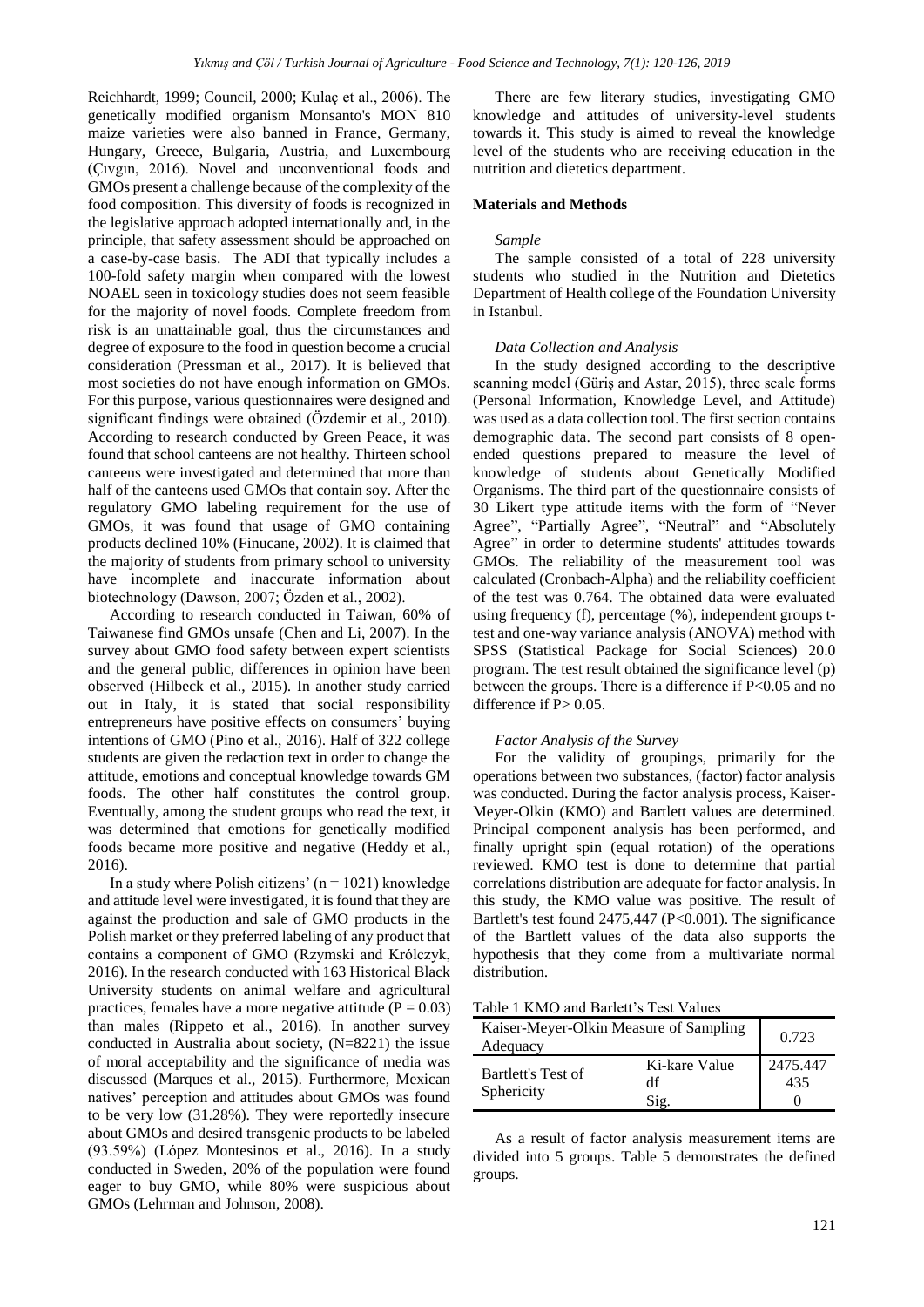| Table 2 Groups decided as a result of factor analysis |  |  |  |  |
|-------------------------------------------------------|--|--|--|--|
|                                                       |  |  |  |  |

| Group                       | No                         |
|-----------------------------|----------------------------|
|                             | 1, 2, 5, 7, 16, 19, 20, 25 |
| в                           | 11, 15, 18, 21, 22, 28     |
| $\mathcal{C}_{\mathcal{C}}$ | 6, 9, 13, 23, 24           |
| Ð                           | 8, 10, 14, 17, 29          |
| н                           | 3, 4, 26, 27, 30           |

#### **Results and Discussion**

Frequency and percentages are given in Table 3 according to the results of the demographic data on students participating in the study.

Table 3 Demographic data of the sampling group

| Demographic | Category                      | F   | (%)  |
|-------------|-------------------------------|-----|------|
| Gender      | Female                        | 130 | 57   |
|             | Male                          | 98  | 43   |
|             | 1st Class                     | 58  | 25.4 |
| Grade       | 2. Class                      | 55  | 24.1 |
|             | 3rd Class                     | 57  | 25   |
|             | 4th grade                     | 58  | 25.4 |
|             | <b>Vocational High School</b> | 25  | 11   |
|             | Anatolian High School         | 141 | 61.8 |
| Graduation  | <b>Technical High School</b>  | 6   | 2.6  |
|             | Science high school           | 31  | 13.6 |
|             | Religious High School         | 6   | 2.6  |
|             | Other                         | 19  | 8.3  |
|             | Uneducated                    | 8   | 3.5  |
| Mother      | Primary education             | 82  | 36   |
| Education   | <b>High School</b>            | 87  | 38.2 |
|             | Licence                       | 48  | 21.1 |
|             | Graduate                      | 3   | 1.3  |
|             | Marmara                       | 105 | 46.1 |
|             | Aegean                        | 11  | 4.8  |
|             | Mediterranean                 | 32  | 14   |
| Region      | <b>Black Sea</b>              | 21  | 9.2  |
|             | Eastern Anatolia              | 31  | 13.6 |
|             | Southeastern Anatolia         | 22  | 9.6  |
|             | Central Anatolia              | 6   | 2.6  |
|             | 1500 TL and below             | 10  | 4.4  |
| Monthly     | 1501-3000                     | 66  | 28.9 |
| Income      | 3001-4500                     | 67  | 29.4 |
|             | 4501-6000                     | 59  | 25.9 |
|             | 6001-7500                     | 26  | 11.4 |
|             | Uneducated                    | 7   | 3.1  |
| Father      | Primary Education             | 53  | 23.2 |
| Education   | <b>High School</b>            | 94  | 41.2 |
|             | Licence                       | 60  | 26.3 |
|             | Graduate                      | 14  | 6.1  |

F: Frequency

The findings of the frequency (f) and percent (%) values obtained as a result of the analysis related to the questions in the GMO Knowledge Test prepared in the second part of the study are given in Table 4.

When Table 5 is examined, the answers of students in the Nutrition and Dietetics section to the first question are as follows: what they hear most from television (60); (56), book (77), teacher (21), newspapers and magazines (12) and other sources (2). There was no statistically significant difference between the responses of the students to the questions of the differences between the classes (P>0.05).

The answers given by the students to the second question are as follows: fruits (24), vegetables (25), corn  $(105)$ , foods  $(29)$ , wheat  $(40)$  and others  $(5)$ . There was no statistically significant difference between the answers were given by the students in the first, second, third and fourth grades (P>0.05). This question was found to be statistically different between vocational high school graduates and Anatolian high school graduates  $(P<0.05)$ .

The answer to the third question of the students is as follows: 76.8% stated that they found harmful. Students responded with the phrase "cancer makes the most" for the question "If it is harmful, why?" It was observed that there was a statistically significant difference between the answers of the first and third-year students  $(P<0.05)$ . This question was found to be statistically different between Vocational High School graduates and Anatolian High School graduates  $(P<0.05)$ .

The answer to the 4th question is as follows: Of 204 respondents (8.5%) answered as yes. Table 4. shows that there is a statistical difference between the responses of the students of the nutrition and dietetics to the questions of gender differences (P<0.05).

The answer to the 5th question by the students of the nutrition and dietetic department is as follows: 76.80% stated that there is no knowledge. 53 participants who say "I have knowledge" were not sure about the answers they gave to the question "is enough?" It was observed that there was a statistically significant difference between the answers of the first and second-grade students in the students  $(P<0.05)$ .

The answer to the 6th question of the students is as follows: 76 people (35.5%) responded "no". It was observed that there was a statistical difference between the answers of the gender differences in the questions of the students of the cookery program and that the perceptions of men were higher  $(P<0.05)$ . The answer given by the students to the 7th question is as follows: 204 people (89.5%) answered yes. No responders were found to be unclear in the answer. For the 7th question, 139 respondents (61%) answered yes. For the answer ''no'', there was often insufficient supervision among the answers given by the participants.

The answer given by the students to the eighth question is as follows: 54 people (23.7%) responded as "no". The ones who said "yes" are 174 participants, 83 people in the Ministry of Food, Agriculture, and Livestock, 65 Ministry of Health, 19 municipalities and 7 people left empty. There was no statistically significant difference between the answers of the students of nutrition and dietetics according to their gender, class and internet usage status (P>0.05).

There was no statistically significant difference between the responses of the students of the nutrition and dietetics to the open-ended questions of regional and maternal education levels (P>0.05). When family income was analyzed according to the income level, it was found that there was a statistical difference between the answers to the other questions except the 7th and 8th questions  $(P<0.05)$ .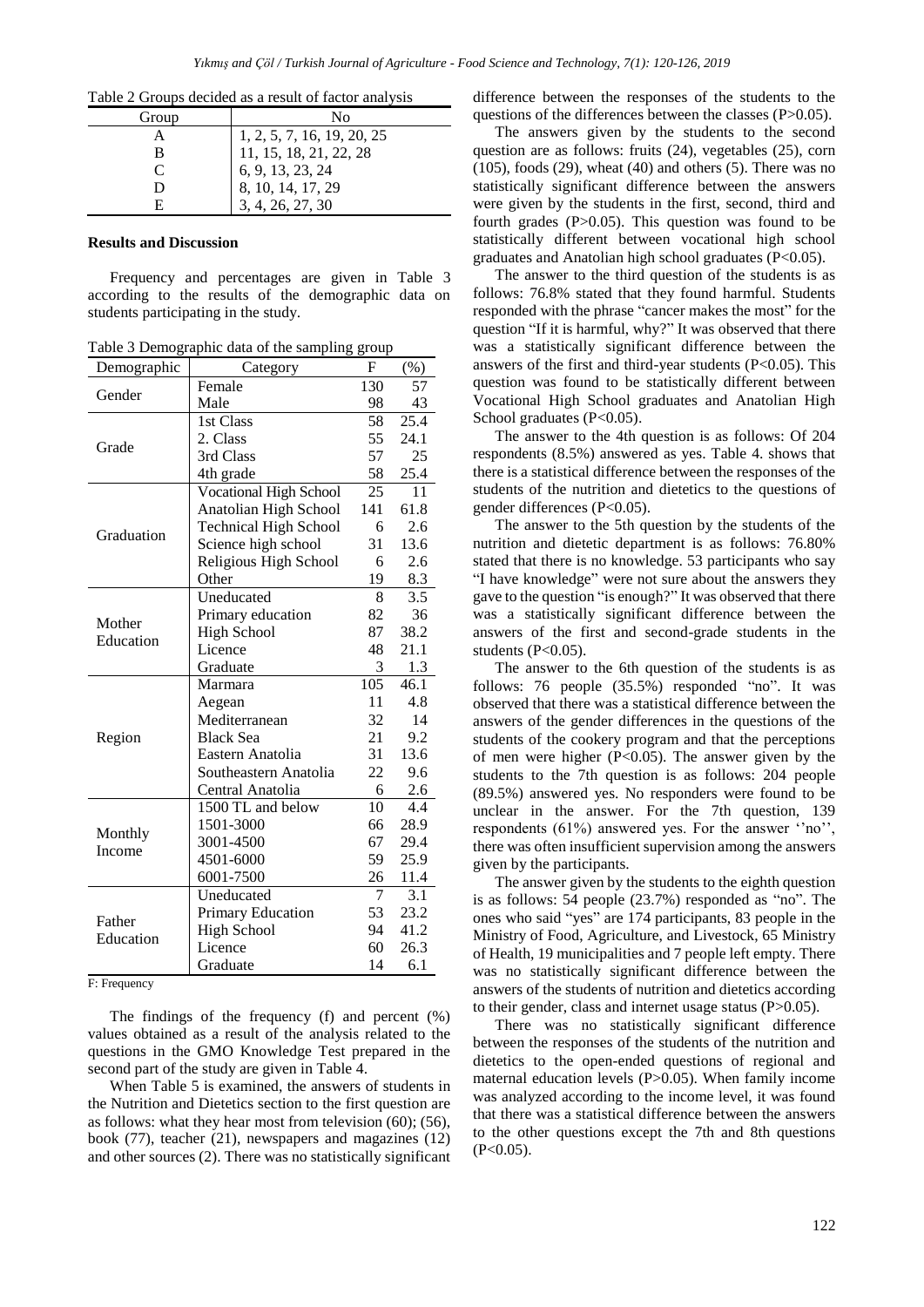Table 4 Frequency and percentages of open-ended questions

| <b>No</b>      | Open-ended Ouestion                                                                       | Answer         | F   | $\%$ |
|----------------|-------------------------------------------------------------------------------------------|----------------|-----|------|
|                | Have you ever heard of the term GMO? If so, which source or sources did you learn from?   | Yes            | 226 | 99   |
|                |                                                                                           | No             |     | 0.9  |
| $\mathfrak{D}$ | Do you think there is any food product you consume in terms of GMOs? If yes, which        | Yes            | 195 | 86   |
|                | food are you worried about?                                                               | N <sub>0</sub> | 33  | 15   |
| 3              | Do you think GMO technology is useful or harmful? If it is useful, why? If it is harmful, | Useful         | 53  | 23   |
|                | why?                                                                                      | Harmful        | 175 | 77   |
|                |                                                                                           | Yes            | 204 | 90   |
| 4              | Do GMOs make any changes to the food? If yes, how is it?                                  |                | 24  | 11   |
| 5              | Do you have any information about the measures the Ministry has taken regarding the use   | Yes            | 53  | 23   |
|                | of GMOs? If so, is it enough?                                                             | N <sub>0</sub> | 175 | 77   |
|                | Do you check the information label while purchasing food products? If so, what features   | Yes            | 204 | 90   |
| 6              | do you consider first?                                                                    | N <sub>0</sub> | 24  | 11   |
|                |                                                                                           | Yes            | 139 | 61   |
|                | Do you think that the GMO warnings on food labels are reliable? No, why?                  |                | 89  | 39   |
| 8              | Do you know where you will go when you learn that a food you buy contains GMOs? If        | Yes            | 174 | 76   |
|                | yes, where are these institutions?                                                        | No             | 54  | 24   |

Table 5 T-test results of open-ended questions by gender

| No |         | df  | Sig. (2-tailed) | Mean Difference | <b>Std. Error Difference</b> |
|----|---------|-----|-----------------|-----------------|------------------------------|
|    | $-0.2$  | 226 | 0.841           | $-0.003$        | 0.013                        |
| ↑  | 0.448   | 226 | 0.654           | 0.021           | 0.047                        |
|    | 1.656   | 226 | 0.099           | 0.093           | 0.056                        |
| 4  | $-2.05$ | 226 | 0.041           | $-0.084$        | 0.041                        |
|    | 0.069   | 226 | 0.945           | 0.005           | 0.066                        |
| 6  | $-0.56$ | 226 | 0.575           | $-0.032$        | 0.057                        |
|    | 0.632   | 226 | 0.528           | 0.041           | 0.066                        |
|    | .778    | 226 | 0.077           | 0.101           | 0.057                        |

#### *Analysis of the Attitudinal Scale Related to GMOs*

Independent groups t-test and One-way ANOVA test were used to examine the effect of students on GMO attitudes. The interviews were conducted on an average scale of 1 and 5 points for students' responses to GMO attitude scale items. The average scores of students' attitude scale items for GMOs are shown in Table 6, 7, 8, 9 and 10.

Independent groups t-test was used to examine the effect of sex of students' attitudes towards GMOs. The test results are shown in Table 6. According to the scores given to the statements "GMO causes cancers" and "GMO is one of the ways in which people earn commercial income", the gender was found to be a statistically different difference between the students' GMO attitudes (P<0.05). Signs that they gave to other items indicate that the genders of the students have no significant effect on GMO attitudes  $(P>0.05)$ .

Anova test was used to investigate the effect of class differences on GMO attitudes of students. There was a statistically significant difference between first and fourthyear students according to student responses in the 1st place (P<0.05). According to the markings made by the students in the 2nd place, it was found that there is a statistical difference between the 2nd and 3rd-year students. The class differences of students indicate that there is no significant effect on GMO attitudes on other items (P>0.05).

According to the One-way ANOVA results made according to the regions where the students came from, it was found that there is a statistical difference between Eastern Anatolian region and the Marmara region in the 4th question of table 1. In the answer given by the students to item 7, it was found that the Marmara region is statistically different between the Black Sea region and the Mediterranean region. It is found that there is a statistical difference between the Eastern Black Sea region and the Marmara region in the 13th place  $(P<0.05)$ . The regional differences of the learners indicate that there is no significant effect on GMO attitudes on other subjects  $(P>0.05)$ .

According to the One-way ANOVA results made according to the graduation of the students, it was found that there is a statistical difference between Vocational High School, Imam Hatip High School and Technical High School in the 13th article. In the answer given by the students to item 17, it was found that there is a statistical difference between the vocational high school, the Anatolian high school, and the science high school (P<0.05). It shows that there is no significant effect on GMO attitudes on the subjects according to the graduation status of the students (P>0.05).

According to the One-way ANOVA results of the students according to their mother's education level, there was a statistically important difference between the graduates of secondary education and graduate schools in the 19th article and the p-value was found as  $0.09$  (P<0.05). It shows that there is no significant effect of the students on the GMO attitudes on the materials according to the maternal education level status (P>0.05).

According to the results of ANOVA made according to the level of education of the fathers, it was found that there is a statistical difference between the primary and the uneducated ones. In the answer given by students to item 10, it was found that there was a statistical difference between all groups. In the answer given by the students to item 15, it is found that there is a statistical difference between primary education, uneducated and secondary school graduates.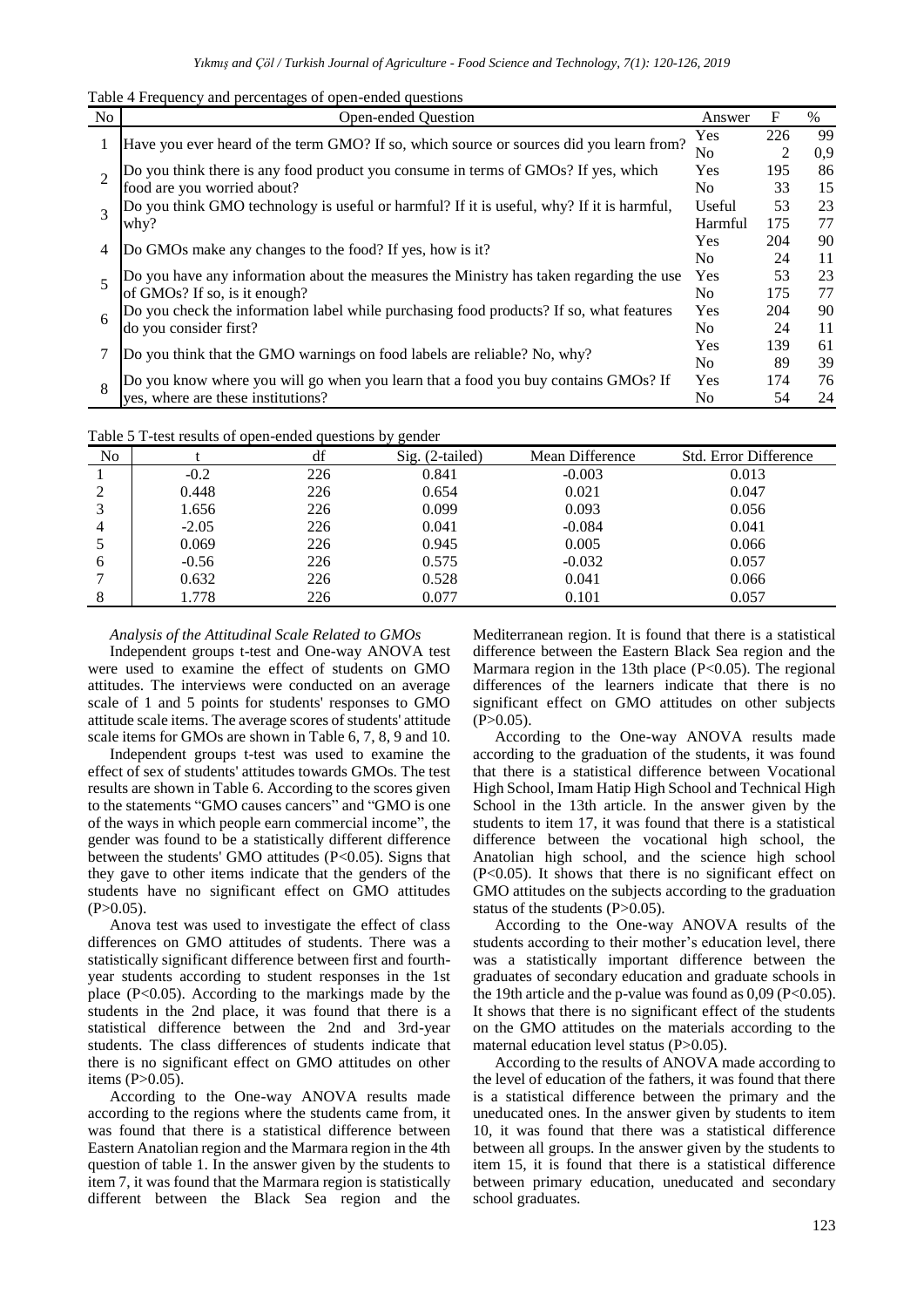Table 6 Average scores of students' attitudes toward GMOs (A group)

| No | Students' Attitude Scale for GMOs                                                  | Mean |
|----|------------------------------------------------------------------------------------|------|
|    | The Genetically Modified Organism is suited to ethical rules.                      | 2.08 |
| 2  | Risks associated with GMO products can be accepted to benefit from their benefits. | 2.41 |
|    | Consumption of GMO-containing products causes people to die prematurely.           | 3.21 |
| 7  | GMOs are one of the ways in which people earn commercial income.                   | 4.08 |
| 16 | GMO foods are a major breakthrough.                                                | 3.02 |
| 19 | GMO crop production is free in our country.                                        | 3.28 |
| 20 | GMO products have the same properties as natural products.                         | 2.03 |
| 25 | consume genetically modified corn and corn-derived oil.                            | 2.5  |

## Table 7 Average scores of students' attitudes toward GMOs (B group)

| Mean |
|------|
| 3.36 |
| 3.85 |
| 3.2  |
| 2.33 |
| 2.85 |
|      |

# Table 8 Average Scores of Students' Attitudes toward GMOs (C group)

| No | Students' Attitude Scale for GMOs                                                | Mean |
|----|----------------------------------------------------------------------------------|------|
| 6  | GMOs can cause illness in the future generation of children.                     | 4.00 |
| Q  | GMOs cause effects that cannot be detected today.                                | 3.79 |
| 13 | It is not safe to consume food with GMOs.                                        | 3.79 |
| 23 | GMO products increase the nutritional value of food.                             | 2.25 |
| 24 | Environmental organizations exaggerate the risks associated with food with GMOs. | 2.30 |

### Table 9 Average Scores of Students' Attitudes toward GMOs (D group)

| No             | Students' Attitude Scale for GMOs                       | Mean |
|----------------|---------------------------------------------------------|------|
| $\overline{8}$ | The effects of the GMO will increase.                   | 3.97 |
| 10             | GMO will lead to non-recyclable adverse effects.        | 3.84 |
| 14             | I do not consume genetically modified tomatoes.         | 3.38 |
|                | I Consume rice prepared from genetically modified rice. | 2.72 |
| 29             | GMO products have toxic effects on the human body.      | 3.57 |

# Table 10 Average Scores of Students' Attitudes toward GMOs (E group)

| No     | Students' Attitude Scale for GMOs                                                                    | Mean |
|--------|------------------------------------------------------------------------------------------------------|------|
| $\sim$ | GMOs harm animals.                                                                                   | 3.77 |
|        | GMO causes cancers.                                                                                  | 3.84 |
| 26     | GMO products have an allergic effect on the human body.                                              | 3.53 |
| 27     | I think that international brands' products are more likely to contain GMOs than domestic producers. | 3.48 |
| 30     | GMO products affect species diversity and balance in the ecosystem.                                  | 3.89 |

# Table 11 P values according to the gender of the students according to attitude scale items of GMO

| N <sub>o</sub> | $Sig. (2-tailed)$ | No | Sig. (2-tailed) | No | Sig. (2-tailed) |
|----------------|-------------------|----|-----------------|----|-----------------|
|                | 0.158             |    | 0.238           | 21 | 0.582           |
| 2              | 0.898             | 12 | 0.913           | 22 | 0.63            |
| 3              | 0.261             | 13 | 0.967           | 23 | 0.626           |
| 4              | 0.014             | 14 | 0.351           | 24 | 0.854           |
| 5              | 0.168             | 15 | 0.49            | 25 | 0.658           |
| 6              | 0.25              | 16 | 0.565           | 26 | 0.453           |
| $\mathbf{r}$   | 0.005             | 17 | 0.481           | 27 | 0.391           |
| 8              | 0.064             | 18 | 0.116           | 28 | 0.79            |
| $\mathbf Q$    | 0.058             | 19 | 0.495           | 29 | 0.844           |
| 10             | 0.144             | 20 | 0.395           | 30 | 0.269           |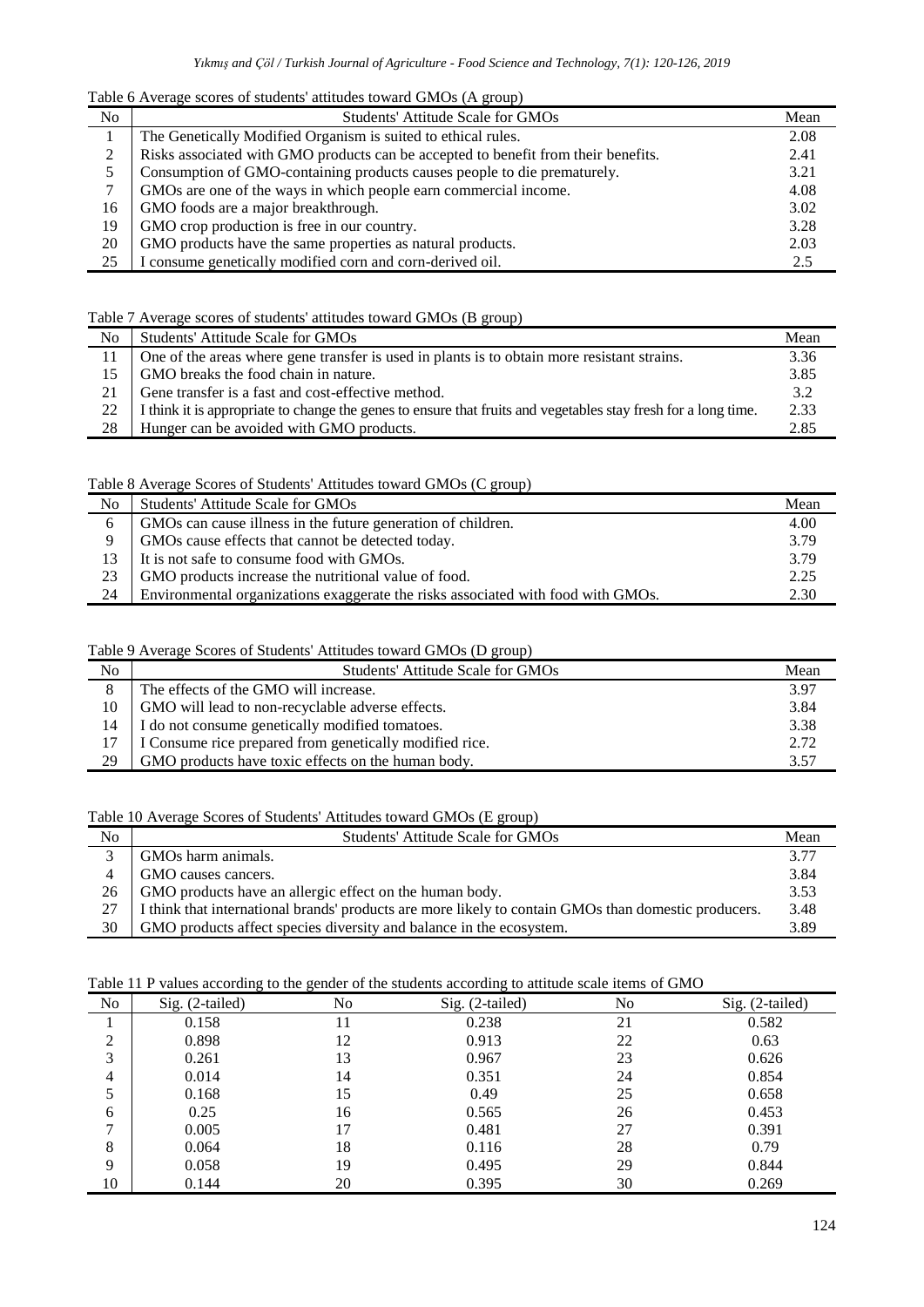There is a statistical difference between 6001-7500 TL and 1500 TL and below in 6th place according to One-way ANOVA results made according to the average family income level of the students. In the answer given by the students to item 12, it was found that there is a statistical difference between all groups. In the answer given by the students to item 14, it is found that there is a statistical difference between 6001-7500 TL, 4501-6000 TL and 1500 TL and below. The p values given according to the items were found as 0.01, 0.009, 0.001 respectively (P<0.05). It shows that there is no meaningful effect of GMO attitudes on the students according to the average family income level of the students (P>0.05).

In the researches, it was determined that the medical school students' risk perceptions of genetically modified foods were high but their knowledge level was not sufficient (Keskin et al., 2010; Yanpar et al., 2010). Similar findings were found in a study conducted on health vocational students (Ergin et al., 2015). They found that university students had inconsistency with the lack of knowledge about the production, use, prevalence and possible risks of GMOs in their study (Özden et al., 2013). When literature studies are examined, we see that there are not enough studies involving university students' knowledge levels of biotechnology and biotechnology interviews. When similar studies are examined, these research findings show that students do not have enough knowledge about GMOs and biotechnology. This result is compatible with other studies in the literature.

#### **Conclusion**

Today, the developments in biotechnology are rapidly developing and this is affecting our daily life. It has been understood that students have sufficient basic knowledge about genetically modified organisms, but that some concepts are misleading and that a large majority think that genetic material replacement technology is harmful. Globally, the distribution of genetically modified organisms and food products containing them is rapidly increasing. These issues have a direct impact on our daily lives and need to be examined more. The nutritional and dietetic graduates have a great deal of food consumption and advice. Students in the nutrition and dietetics departments have more exposure to the issues that describe the potential benefits and risks of GMOs and biotechnology incremental and subtractive learning play as a key to community awareness. It is thought that the subjects related to the biotechnology courses will give detailed information about the positive and negative aspects of the work done in recent years in the curriculum and providing more information about GMOs will help to misunderstand the concepts and inform the society correctly.

#### **References**

- Babaoğlu M, Gürel E, Özcan, S. 2001. Bitki Biyoteknolojisi Doku Kültürü Ve Uygulamaları - M.Babaoğlu, E.Gürel, S.Özcan. Nadir Kitap. Konya.
- Butler D, Reichhardt T, 1999. Long-term effect of GM crops serves up food for thought. Nature 398, p. 651–653. doi:10.1038/19381
- Çelik V, Balık DT. 2007. Genetiği değiştirilmiş organizmalar (GDO). Erciyes Üniversitesi Fen Bilim. Enstitüsü Derg. 23, p. 13–23.
- Chen MF, Li HL, 2007. The consumer's attitude toward genetically modified foods in Taiwan. Food Qual. Prefer. 18, p. 662–674. doi:10.1016/j.foodqual.2006.10.002
- Çıvgın H. 2016. Biosafety Board Decisions According to International Conventions and to GMO Regulation in Turkey. Educ. Sci. Soc. J. 14, p. 112–139.
- Council, NR. 2000. Genetically Modified Pest-Protected Plants. National Academies Press, Washington, D.C. doi:10.17226/9795
- Dawson V. 2007. An Exploration of High School (12–17 Year Old) Students' Understandings of, and Attitudes Towards Biotechnology Processes. Res. Sci. Educ. 37, p. 59–73. doi:10.1007/s11165-006-9016-7
- Erbaş H. 2008. Türkiye'de Biyoteknoloji ve Toplumsal Kesimler, 4th ed. Ankara Üniversitesi Biyoteknoloji Enstitüsü. doi:10.1501/ankara-3464
- Ergin Uzun S, Bozkurt A. 2015. Pamukkale Üniversitesi Tıp Fakültesi öğrencilerinin genetiği değiştirilmiş organizmalarla ilgili bilgi ve görüşleri. Pamukkale Tıp Derg. 8, p. 92–98. doi:10.5505/ptd.2015
- Eser V. 2000. Modern Biyoteknolojideki Gelişmelerin Işığı Altında Dünya ve Türkiye'de Tarım, in: Küreselleşme Sürecinde Biyogüvenlik Sempozyumu Bildiri Özetleri. Ankara.
- Finucane ML. 2002. Mad cows, mad corn and mad communities: the role of socio-cultural factors in the perceived risk of genetically-modified food. Proc. Nutr. Soc. 61, p. 31–7.
- Göktan G. 2002. Disiplinlerarası Uygulama Alanı Olan Biyoteknolojinin Kimya Eğitiminde Yeri ve Önemi. Hacettepe Üniversitesi, Fen Bilimleri Enstitüsü,Ankara.
- Güriş S, Astar M. 2015. Bilimsel Araştırmalarda SPSS ile İstatistik. Der yayınları.
- Haspolat I. 2012. Genetiği değiştirilmiş organizmalar ve biyogüvenlik Iraz HASPOLAT. Ankara Üniv Vet Fak Derg 59, p. 75–80.
- Heddy BC, Danielson RW, Sinatra GM, Graham J. 2016. Modifying Knowledge, Emotions, and Attitudes Regarding Genetically Modified Foods. J. Exp. Educ. p. 1–21. doi:10.1080/00220973.2016.1260523
- Hilbeck A, Binimelis R, Defarge N, Steinbrecher R, Székács A, Wickson F, Antoniou M, Bereano PL, Clark, EA, Hansen M, Novotny E, Heinemann J, Meyer H, Shiva V, Wynne B. 2015. No scientific consensus on GMO safety. Environ. Sci. Eur. 27, p. 4. doi:10.1186/s12302-014-0034-1
- Kaynar P. 2009. Genetik Olarak Değiştirilmiş Organizmlar (GDO)'a Genel Bir Bakış. Türk Hij. ve Deney. Biyol. Derg. 66, p. 177–185.
- Keskin Y, Lüleci NE, Özyaral O, Altıntaş Ö, Sağlık A, Lisar H, Turan A, Top Y. 2010. Maltepe Üniversitesi Tıp Fakültesi Öğrencilerinin Genetiği Değiştirilmiş Organizmalar Hakkında Bilgi Tutum ve Davranışları. Maltepe Üniversitesi Tıp Fakültesi Öğrencilerinin Genet. Değiştirilmiş Org. Hakkında Bilgi Tutum ve Davranışları 2, p. 14–23.
- Kidman G. 2010. What is an 'Interesting Curriculum' for Biotechnology Education? Students and Teachers Opposing Views. Res. Sci. Educ. 40, 353–373. doi:10.1007/s11165- 009-9125-1
- Klop T, Severiens S. 2007. An Exploration of Attitudes towards Modern Biotechnology: A study among Dutch secondary school students. Int. J. Sci. Educ. 29, p. 663–679. doi:10.1080/09500690600951556
- Kulaç İ, Ağırdil Y, Yakın M. 2006. Sofralarımızdaki Tatlı Dert Genetiği Değiştirilmiş Organizmalar ve Halk Sağlığına Etkileri. Türk Biyokim. Derg. 31, p. 151–155.
- Lehrman A, Johnson K. 2008. Swedish farmers attitudes, expectations and fears in relation to growing genetically modified crops. Environ. Biosafety Res. 7, p. 153–162. doi:10.1051/ebr:2008012